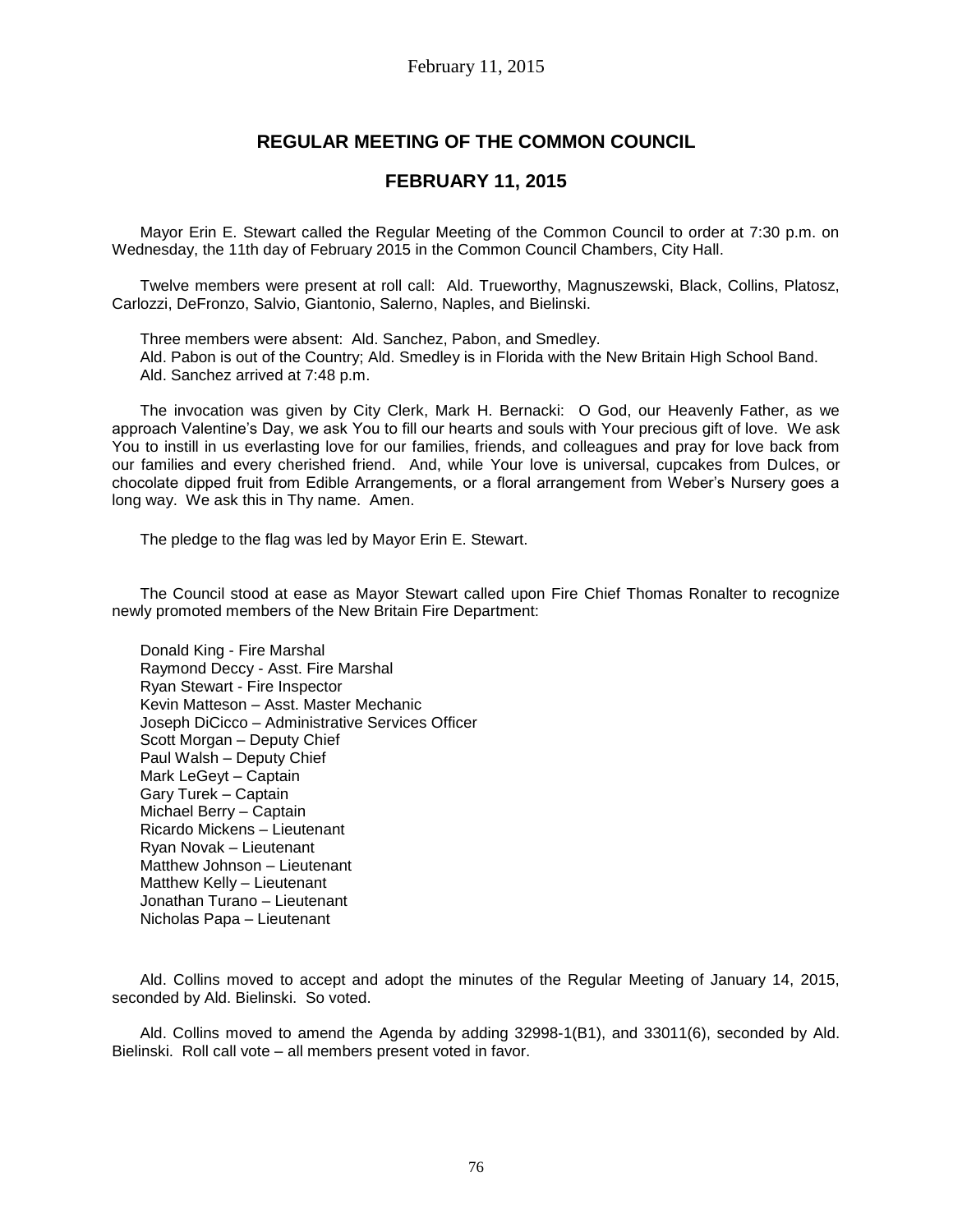# **PETITIONS**

- **33012 RE: ALD. GIANTONIO FOR AN AMENDMENT TO THE ZONING ORDINANCES, SEC. 250- 50, CONCERNING ADVERTISING SIGNAGE AND BILLBOARDS. REFERRED TO THE ZONING SUBCOMMITTEE AND CITY PLAN COMMISSION.**
- **33013 RE: ALD. GIANTONIO FOR DESIGNATING THE AREA AROUND HRA AS A "SCHOOL ZONE". REFERRED TO THE BOARD OF POLICE COMMISSIONERS.**
- **33014 RE: ALD. MAGNUSZEWSKI FOR REVIEWING ON-STREET PARKING ON ONEIDA ST. AND POSSIBLY RESTRICTING PARKING TO ONE SIDE OF THE ROAD. REFERRED TO THE BOARD OF POLICE COMMISSIONERS.**

Ald. Collins moved to accept and adopt the Consent Agenda, seconded by Ald. Bielinski. Roll call vote – all members present voted in favor. Approved Feb. 11, 2015 by Erin E. Stewart, Mayor.

# **CONSENT AGENDA**

# **CITY CLERK**

## **33003 RE: CLAIMS FOR INJURIES AND/OR PROPERTY DAMAGE**

To Her Honor, the Mayor, and the Common Council of the City of New Britain: the undersigned beg leave to report the following:

## CLAIMANTS NAME

- Garcia, Zulma by Atty. William C. Rivera
- Jackson, Deidre J.
- Upton, Jack

Mark H. Bernacki City Clerk

# **OFFICE OF THE CORPORATION COUNSEL**

## **32999-1 RE: MONTHLY REPORT REGARDING MATTERS ASSIGNED TO OUTSIDE COUNSEL**

To Her Honor, the Mayor, and the Common Council of the City of New Britain: the undersigned beg leave to report the following:

The following is a monthly report to the Common Council in compliance with Petition No. 32999. As of February 3, 2015, the following matters are assigned to outside counsel.

1. Raspardo, et al vs. City of New Britain, et al

This matter involves a lawsuit pending in the federal district court by Jennifer Raspardo, Gina Spring and Needasabrina Russell, three former police officers, against the City of New Britain Police Department and former employees Anthony Paventi and John Carlone wherein the plaintiffs allege they were sexually harassed during the course of their employment. Although the Office of Corporation Counsel represents the New Britain Police Department, outside counsel was retained for Mr. Paventi and Mr. Carlone in this matter due to a conflict of interests between those officers and the New Britain Police Department. State law and the applicable collective bargaining agreement obligate the City of New Britain to provide legal representation for these officers unless or until a judge or jury determines that the officers' conduct was willful and wanton and hence outside the scope of their authority. Since 2011, Mr. Carlone has been represented by Alexandra L. Voccio and Mr. Paventi is represented by Joseph W. McQuade. The sum of \$ 3,125.00 in legal fees have been paid since January 1, 2014.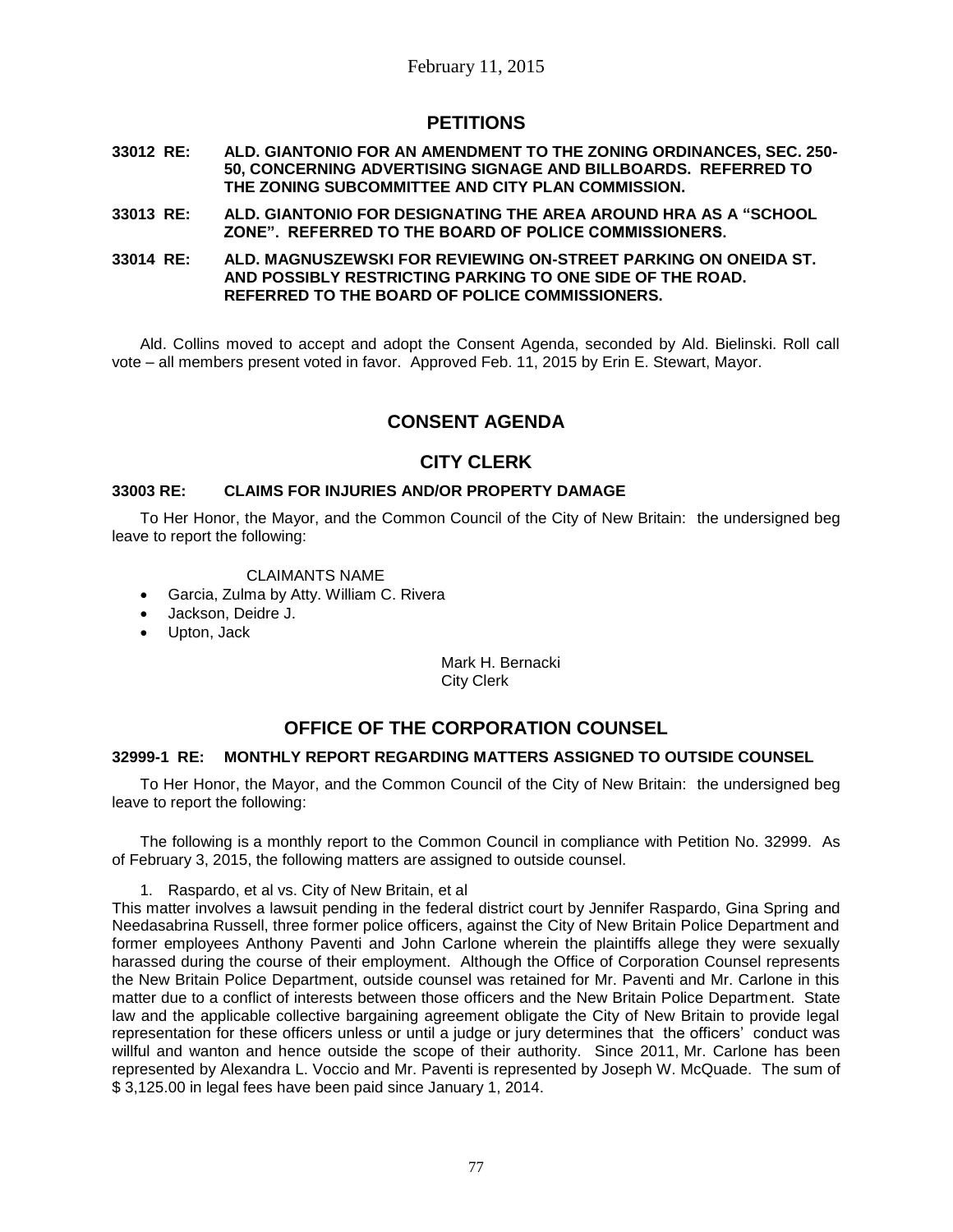## 2. School Associate and Goodwin Associates

By letter dated June 24, 2014, School I Associates and Goodwin Associates, former owners of the School I and II Apartments (the "Property"), filed a claim against the City of New Britain seeking reimbursement of \$ 199,735.96 for environmental remediation costs related to the Property. The City of New Britain previously owned the Property and the claim is that the City did not properly abandon certain fuel tanks on the Property during its period of ownership, and that such failure resulted in contamination of the soil. Environmental remediation is a highly specialized area of the law, and none of the City's attorneys have any significant experience in this area. In light of this, the City has traditionally retained Attorney Kenneth R. Slater with respect to most environmental matters. Attorney Slater has been engaged to represent the City of New Britain in this case, and has been paid legal fees of \$ 2,242.46 to date.

## 3. Civil Service Commission

Attorney Michael Harrington of the law firm of Murtha Cullina was retained on October 17, 2014 for the purpose of advising and representing the New Britain Civil Service Commission in connection with its investigation of a complaint filed by Alderman Salvio against Alderwoman Bielinski concerning the appointment of Jessica Gerratana to the position of Administrative Supervisor (Common Council) from Employment List No. 1219. Due to the conflicting positions of the various parties involved (two alderpersons, a City Commission, and the City's Common Council), it was appropriate to retain outside counsel for the Civil Service Commission as the City's attorneys would be prohibited under Connecticut's Rules of Professional Conduct from advising more than one party in this matter. A bill in the amount of \$ 11,714.00 has been processed for payment and this matter will be considered closed once payment is made unless there is a subsequent dispute between the Common Council and Civil Service Commission which would once again require the appointment of independent counsel to represent the Commission.

## 4. Local 992 Negotiations

The final matter currently assigned to outside counsel involves representation of the City of New Britain in negotiations with Local 992 for a successor collective bargaining agreement with the New Britain Fire Department. In the past, various labor law attorneys have been retained to assist the City in complex collective bargaining matters, and, although the Corporation Counsel's Office has assumed greater responsibilities in labor negotiations, over the past several years, this particular negotiation presents a number of technical issues as well as the possibility of Interest Arbitration. Therefore, these particular negotiations have been referred to the law firm of Hassett & George, P.C., which has been retained to advise the Mayor and represent the City in this matter. Hassett & George has been paid \$ 27,806.63 to date.

> Gennaro Bizzarro, Corporation Counsel

## **32998-1 RE: DETAILING THE COSTS INCURRED BY THE CITY FROM LEGAL WORK THAT HAS BEEN OUTSOURCED TO OUTSIDE ATTORNEYS SINCE JAN. 1, 2014**

To Her Honor, the Mayor, and the Common Council of the City of New Britain: the undersigned beg leave to report the following:

You have asked this Office to provide a report on the costs incurred by the City for outsourced legal work since January 1, 2014. In the spirit of complete transparency, this report includes cases which are also referenced in the Report from this Office in response to Petition 32999.

Since January 1, 2014, the City of New Britain has paid \$95,764.28 for outside legal services. By way of comparison, during the one year period from July 1, 2012 to June 30, 2013, the City paid in excess of \$216,507.00 for outsourced legal work plus an additional \$100,000.00 to Global Strategy Group from the outside legal services account. (The \$100,000.00 paid to Global Strategy Group is the subject of pending litigation filed by the City; therefore, the details of that transaction are omitted from this Report.)

Further, of the \$95,764.28 in fees paid during the relevant period, \$46,867.19 (49%) relates to open invoices pertaining to engagements commenced, and work substantially completed, prior to the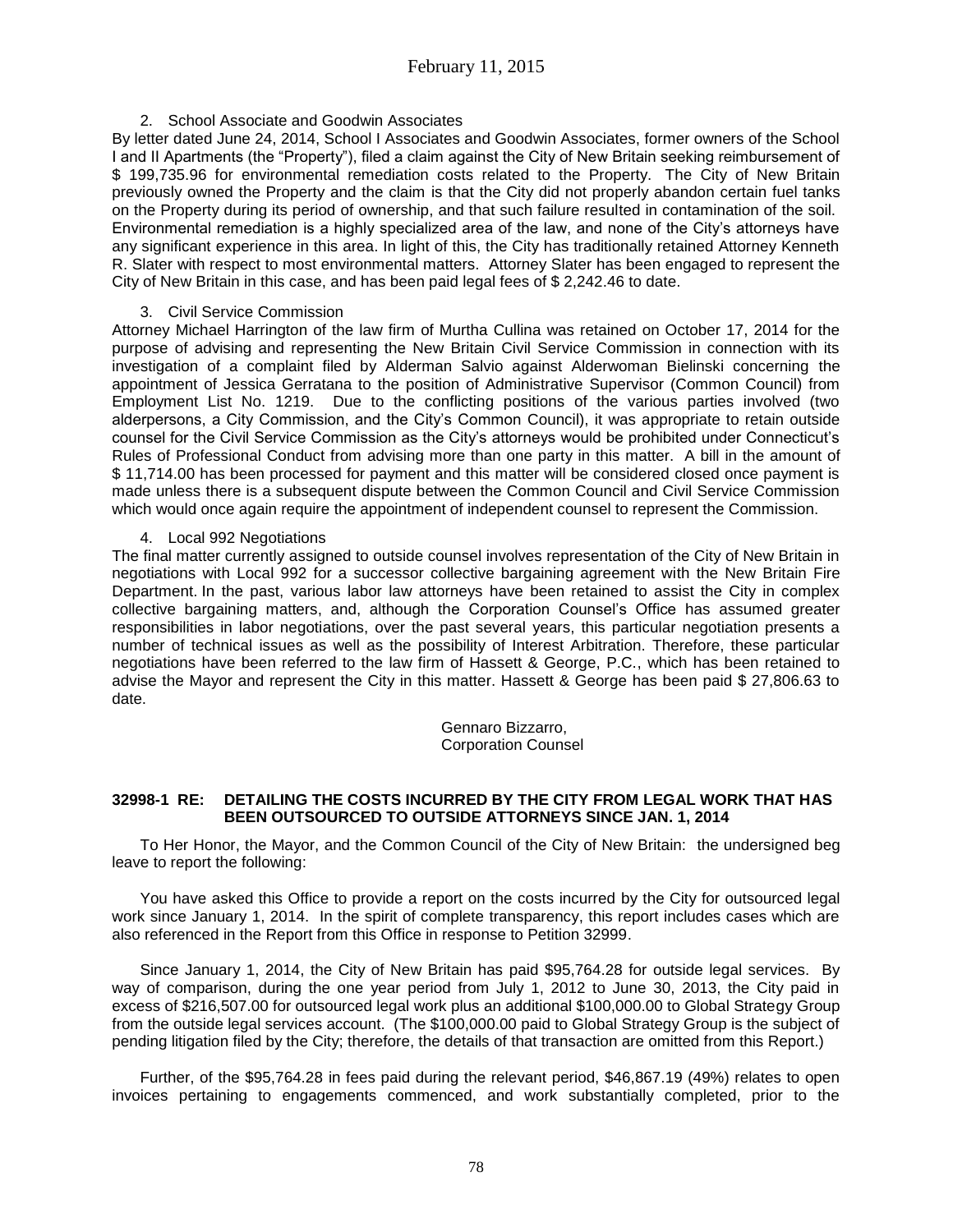commencement of the undersigned's current tenure as the City's Corporation Counsel (November 2013). As such, for several of these matters, the undersigned is unable to provide "a brief explanation of the reasons for outsourcing the work," as requested in the Petition. Those expenditures are detailed as follows:

1. Updike, Kelly & Spellacy was hired by former Mayor Tim O'Brien and former Corporation Counsel John King to represent the City of New Britain in a lawsuit filed by LTC Construction Co., Inc. concerning the Broad Street Reconstruction Project. The firm was paid \$13,564.61 since January 1, 2014. This case has since been resolved by the City.

2. Attorney Michael Carrier was hired by former Mayor Tim O'Brien and former Corporation Counsel John King to represent the City in the proposed sale of 285 Arch Street to Veteran's Inc., which closing was never consummated. Weber & Carrier, LLC was paid \$1,897.50 for legal services related to this closing.

3. Attorney Coleman Levy of Hinkley Allen was hired by former Mayor Tim O'Brien and former Corporation Counsel John King to prepare the Stanley Park Trust ordinance which was subsequently approved by the Common Council. Hinkley Allen was paid legal fees of \$1,925.00 related to this matter.

4. The law firm of Brown Paindiris was hired for work done on behalf of the State of Connecticut pertaining to the Downtown New Britain Infill Assessment and Bosco/Badalato Drive Site Remediation. Payment by the City was required in exchange for grants received from the Department of Economic and Community Development. Brown Paindiris was paid \$6,498.50 in legal fees for legal services related to this matter.

5. The City of New Britain paid legal fees and committee expenses in the total amount of \$22,981.58 for actions brought by the City to foreclose on various municipal liens. These actions were commenced prior to 2014, and, in these particular instances, there were no bids on the foreclosed properties; thus, the City was obligated to pay all legal fees and costs incurred by the foreclosing attorney. Payments in connection with these actions were made to Attorneys Lynn Ustach, Joseph Santamaria, Allan M. Rothenberg, Melissa Simonik, and the law firm of Sheehan & Rembish. All of these matters are now closed, with the City having taken title to the subject properties.

In addition to the foregoing matters, the undersigned authorized the following expenditures:

6. The City of New Britain paid Attorney Albert P. Proulx \$349.00 for title work related to the property located at 481 East Street, in New Britain, which the City acquired in November 2014. Prior to his retirement in early 2014, Assistant City Attorney Seth Feigenbaum handled most City-related real estate transactions through the Corporation Counsel's Office. Since that time, the undersigned has assumed personal responsibility for the City's real estate closings as part of his routine service to the City as its Corporation Counsel, thereby obviating the need to spend money on outside lawyers for these closings. To avoid any appearance of impropriety, however, the undersigned has elected not to issue title insurance for said closings himself, since doing so would result in earning a commission on the fees paid by the City to the title company. Municipal attorneys, moreover, are not granted limited search authorizations by title companies, nor are they permitted to issue title insurance policies; hence, none of the other City attorneys could perform the services required. Therefore, Attorney Proulx was hired to conduct all of the title work related to this closing at a cost of \$349.00.

7. Attorney Seth Feigenbaum was paid \$2,587.50 for legal services related to the conveyance of a portion of Stanley Golf course to Costco Wholesale Corporation. As detailed above, the undersigned has been handling most City-related real estate matters personally so as to avoid the need to incur additional expenses which the City cannot afford. These fees were incurred when the undersigned was unavailable to participate in various time sensitive conference calls and meetings related to the Costco project. Attorney Feigenbaum was a logical choice to cover for the undersigned since he was familiar with the details of the Costco transaction, having worked with the undersigned on the project for several years prior to his retirement.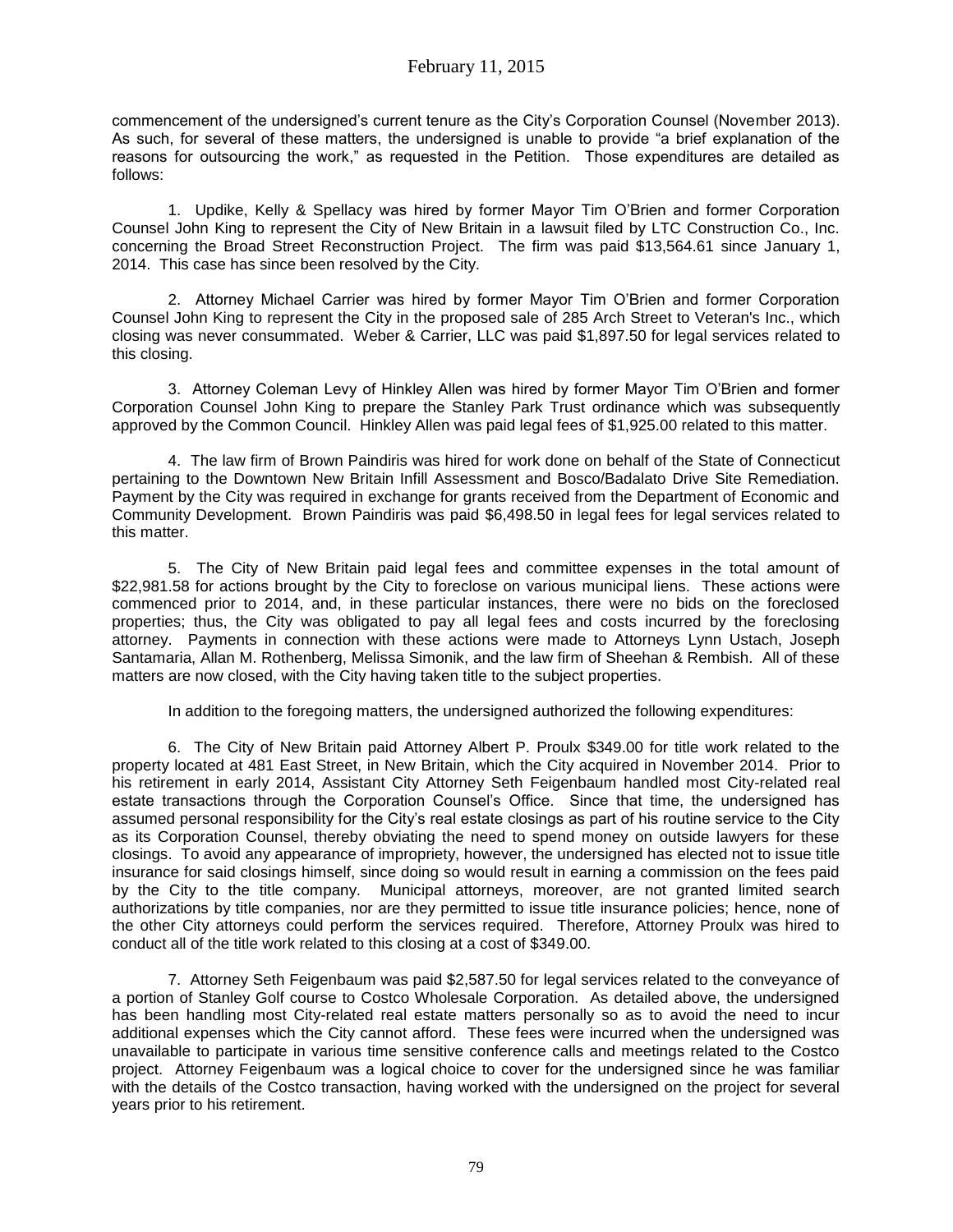8. Attorney Kenneth R. Slater, Jr. of the firm Halloran & Sage was paid \$1,072.50 for legal work performed throughout 2014 related to various environmental matters involving the City.

9. Attorneys Alexandria Voccio and Joseph McQuade have been paid \$3,125.00 in the pending matter of Raspardo, et al v. City of New Britain, et al.\*

10. Attorney Kenneth R. Slater, Jr. has been paid \$2,242.46 in connection with claims made against the City by the former owners of the School I and II apartments.\*

11. The law firm of Murtha Culina has been paid \$11,714.00 for services provided to the Civil Service Commission and the City, following the Commission's investigation and decision in the matter involving Alderwoman Bielinski and Jessica Gerratana.\*

12. The law firm of Hassett & George has been paid \$27,806.63 for their representation of the City in negotiations with Local 992 (Fire Union) on a successor collective bargaining agreement.\*

(\*) indicates that the matter may be ongoing – further detail on these cases can be found in the undersigned's response to Petition No. 32999.

> Gennaro Bizzarro, Corporation Counsel

## **PURCHASING DEPARTMENT**

#### **33004 RE: TASERS, BATTERIES, HOLSTERS AND ACCESSORIES FOR THE POLICE DEPARTMENT**

To Her Honor, the Mayor, and the Common Council of the City of New Britain: the undersigned beg leave to report the following:

In accordance with City Code of Ordinances, Chapter 2, Article VIII, Division 1, Section 2-538 (a), a purchase order was requested by the New Britain Police Department for the purchase of Tasers, Batteries and Holsters.

| Supplier                   | <b>Need Supplies</b>        | Quantity | Unit Price  | Total Price |
|----------------------------|-----------------------------|----------|-------------|-------------|
| <b>Taser International</b> | Tasers X26P                 |          | \$1,177.90  | \$7,067.40  |
| Scottsdale, AZ.            | <b>Taser Batteries</b>      | 12       | \$63.50     | \$762.00    |
|                            | Taser Holsters              | 6        | \$53.25     | \$319.50    |
|                            | <b>Taser Download Cable</b> | 2        | \$164.75    | \$329.50    |
|                            |                             |          | Total Cost: | \$8,478.40  |

The New Britain Police Department has requested the purchase of Tasers, Batteries, Holsters and associated accessories for issue to Patrol Supervisors. Taser International is the manufacturer of all Taser Equipment. They no longer have a dealer in the State of Connecticut where their products can be purchased. All purchases for Taser Equipment must be made directly from them. The Purchasing Agent verified this and has been in contact with Taser International. Therefore bid solicitation for the purchase of the Tasers, Batteries, Holsters and accessories would not be beneficial to the City. Funding is available for this purchase in the Police Department's General Fund accounts 001211015-5437, Range Repairs and 001211015-5614, Ammunition and Explosives.

RESOLVED: That the Purchasing Agent is hereby authorized to issue a purchase order for \$8,478.40 to Taser International of Scottsdale, AZ for the purchase of Tasers, Holsters, Batteries and associated equipment for the New Britain Police Department.

### Jack Pieper Purchasing Agent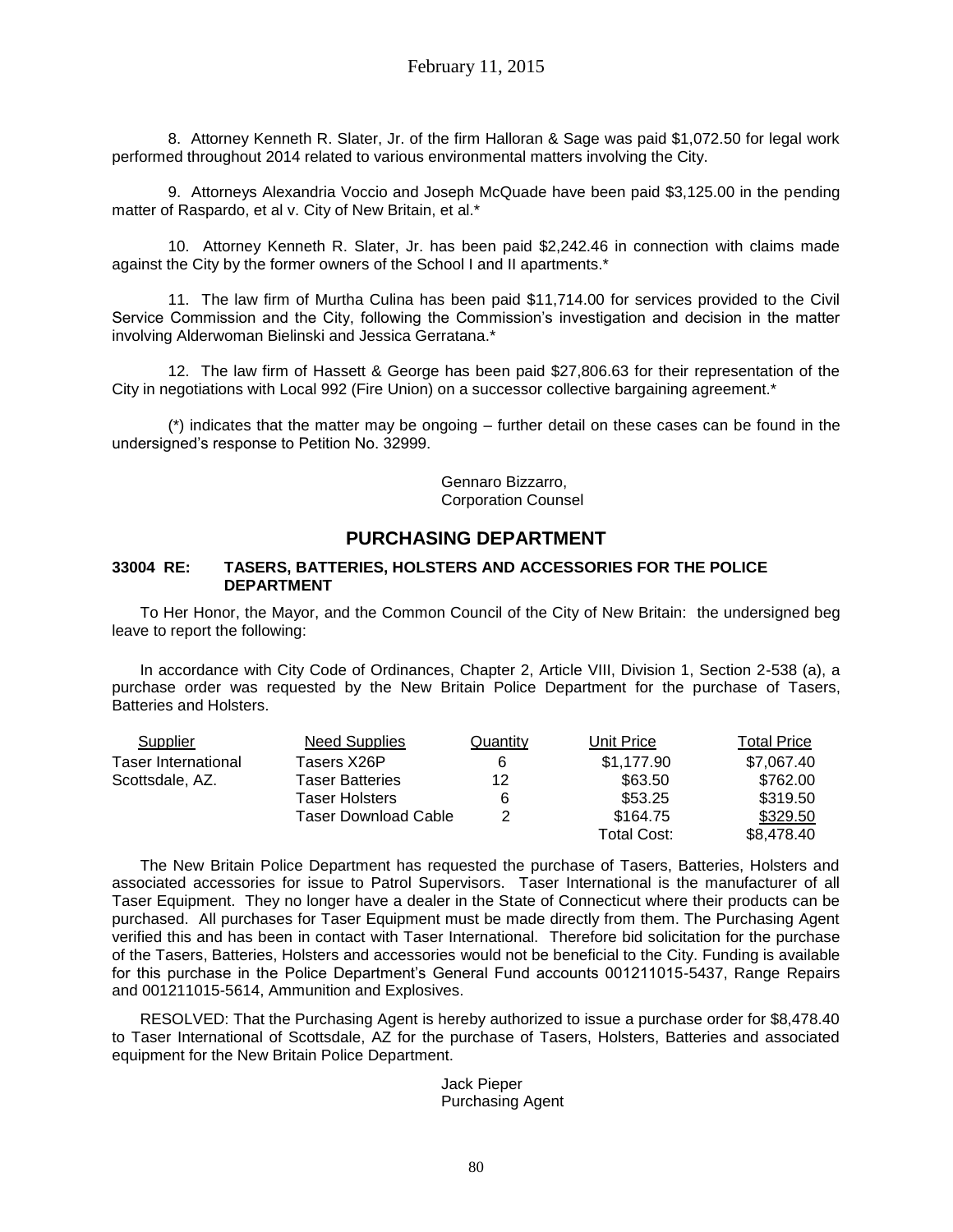#### **33005 RE: COOPERATIVE PURCHASING, COPIER LEASE FOR THE CITY ASSESSOR'S OFFICE**

To Her Honor, the Mayor, and the Common Council of the City of New Britain: the undersigned beg leave to report the following:

In accordance with City Code of Ordinances, Chapter 2, Article VIII, Division 1, Section 2-538 (a), a purchase order was requested by the City Assessor's Office for the following under the State of Connecticut's Cooperative Purchasing Plan, Contract Award #012PSX0026:

| <b>Supplier</b>    | Description                    | Pricing                                 |
|--------------------|--------------------------------|-----------------------------------------|
| A&A Office Systems | Lease of a Savin 3054SP Copier | \$97.95/Month and \$0.005 per copy over |
| Middletown, CT.    |                                | 5,000 copies per month                  |

The City Assessor's Office requested a five (5) year lease of a multifunctional copier that can copy, print, scan, e-mail and duplex. The pricing includes all maintenance, repairs, service, toner and supplies excluding paper for 5,000 copies per month. The City Assessor's office existing copier lease will be expiring on January 31, 2015. Parts to make the needed repairs to the existing copier are becoming hard to obtain and some are no longer available. The monthly lease price submitted by A&A Office Systems for the new copier is the same as the State of Connecticut's Contract, 012PSX0026 that A&A Office Systems has with them. The lease price for the new copier is \$2.95 more per month than what the City Assessor's office is paying for their existing copier lease. Funding is available for the new Copier Lease in the City's Assessor's Office account number 001107001-5440 Rentals, Supplies Equipment.

RESOLVED: That the Purchasing Agent is hereby authorized to issue a Purchase Order and to enter into a five (5) year lease agreement with A&A Office Systems of Middletown, CT for the lease of a new copier for the City Assessor's Office at \$97.95 per month utilizing the State of Connecticut's Cooperative Purchasing Plan, Contract Award #012PSX0026.

### Jack Pieper Purchasing Agent

### **33006 RE: JULY 4, 2015 FIREWORKS DISPLAY**

To Her Honor, the Mayor, and the Common Council of the City of New Britain: the undersigned beg leave to report the following:

Public Bid No. 3812 was solicited and received in accordance with the Purchasing Ordinances of the City of New Britain for the July 4, 2015 Fireworks for the Parks, Recreation and Community Services Department. Funding will be available for the July 4, 2015 Fireworks within the July  $4<sup>th</sup>$  Fireworks Fund 25417004-5807.

Invitations to bid were solicited and the bid was duly advertised in the New Britain Herald, the City and State of Connecticut's Department of Administration Services websites and mailed to eleven (11) Fireworks Display Companies. The Purchasing Agent did not receive any letters from the Fireworks Display Companies on the mailing list who indicated that they could not respond to the bid request. Only One (1) response was received. The response received is on file in the Town Clerk's Office.

The bid was reviewed for conformance to specifications by the Parks, Recreation and Community Services Department's Administration and the Purchasing Agent. The bid was reviewed to determine the shell size, shell type, number of shells and a complete description of the finale included in the bid submittal. Pyrotecnico has been awarded the bid in 2013 and 2014 for the July 4, 2015 Fireworks Display. Pyrotecnico has been reliable and have delivered on the contracted agreement. Therefore the Director of the Parks, Recreation and Community Services Department is recommending that the bid be awarded to Pyrotecnico of New Castle, PA per the specifications of Bid 3812.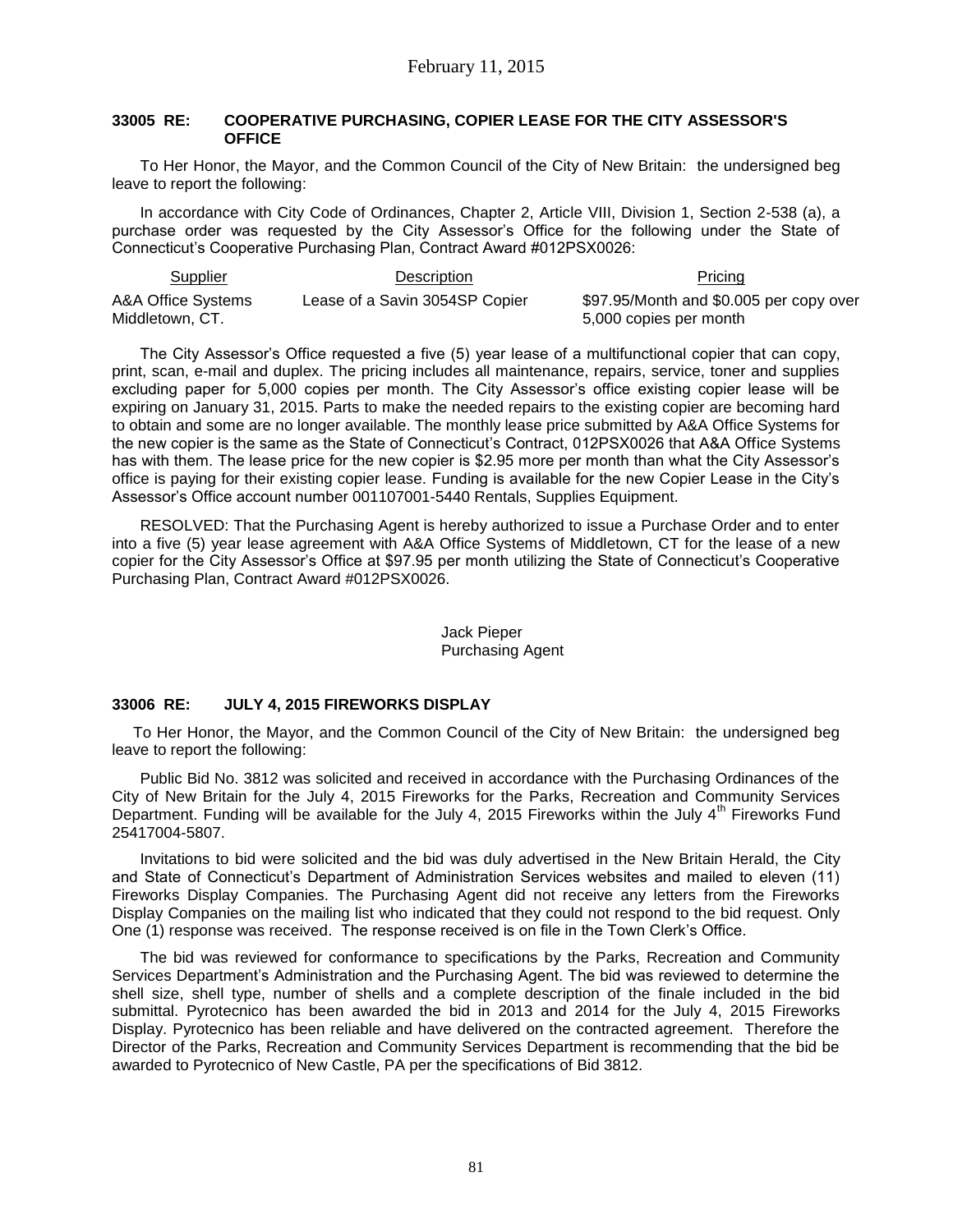## February 11, 2015

RESOLVED: That the Purchasing Agent is hereby authorized to enter into a contract and issue a purchase order to Pyrotecnico of New Castle, PA in the amount of \$25,000.00 for the July 4, 2015 Fireworks Display per the pricing, terms and specifications of Public Bid No. 3812.

> Jack Pieper Purchasing Agent

## **ZONING COMMITTEE**

#### **32979-1 RE: THE PROPOSED SALE OF 1.221 ACRES OF LAND BY THE NEW BRITAIN BOARD OF WATER COMMISSIONERS TO THE RAGGED MOUNTAIN FOUNDATION**

To Her Honor, the Mayor, and the Common Council of the City of New Britain: the undersigned beg leave to report the following:

The Common Council held a public hearing and the Zoning Subcommittee of the Committee on Planning, Zoning and Housing held a regular meeting on Tuesday evening, February 3, 2015, at 7:00 PM in the Council Chambers, to which was referred the matter of item #32979, sale of 1.221 acres of New Britain Water Company Class II land to the Ragged Mountain Foundation for a total purchase price of four thousand fifty three dollars, plus survey and closing costs, voted to accept and refer back to the Common Council with a favorable recommendation.

> Alderman Carlo Carlozzi, Jr. Chair

## **RESOLUTIONS RETURNED FROM COMMITTEE**

#### **32979-2 RE: THE SALE OF THE 1.221 ACRE PARCEL OF LAND BY THE NEW BRITAIN BOARD OF WATER COMMISSIONERS TO THE RAGGED MOUNTAIN FOUNDATION FOR \$4,053.00**

To Her Honor, the Mayor, and the Common Council of the City of New Britain: the undersigned beg leave to recommend the adoption of the following:

WHEREAS, a certain parcel of land, 1.221 acres, located in the Town of Southington two thousand feet east of Andrews Street and abutting land currently owned by the Ragged Mountain Foundation has been verified to be Class II Water Company Land by the Water Department ; and

WHEREAS the riparian water rights to said parcel shall be retained by the City of New Britain Board of Water Commissioners with the approval of the Connecticut Department of Public Health, Water Supplies Section; and

WHEREAS a permanent conservation easement on the land shall be retained by the City of New Britain Board of Water Commissioners to preserve the land in perpetuity predominantly in its natural scenic and open condition for the protection of natural resources and public water supplies while allowing for recreation consistent with such protection and improvements necessary for the protection or provision of safe and adequate potable water; and

WHEREAS Section 12. Subsection (e) of section 25-32 of the Connecticut General Statutes allows the City of New Britain to sell this Class 2 water company land to the Ragged Mountain Foundation; and

WHEREAS application must be made to the Commissioner of the Connecticut Department of Public Health to grant said sale; and

WHEREAS, the City of New Britain Board of Water Commissioners voted at its Regular Meeting of December 9, 2014 to sell the parcel to the Ragged Mountain Foundation, and to forward the sale to the Mayor and the Common Council with a favorable recommendation for their approval.; and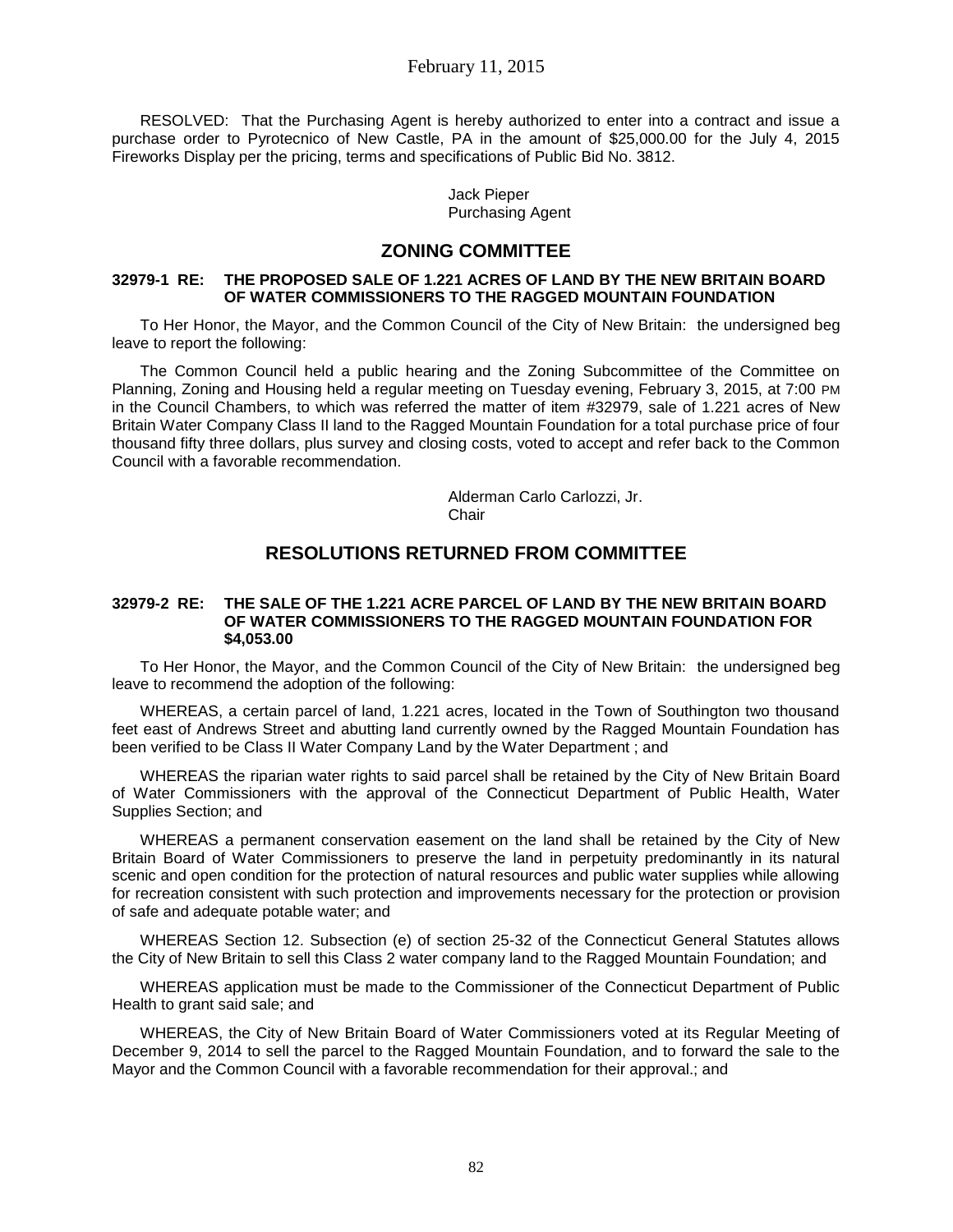WHEREAS, the Mayor has approved the sale of the parcel and recommends it to the Common Council of the City of New Britain in accordance with Section 15-4(x) of the Charter of the City of New Britain; therefore, be it

RESOLVED, that the Common Council of the City of New Britain hereby approves the sale of the 1.221 acre parcel by the City of New Britain Board of Water Commissioners to the Ragged Mountain Foundation for a total purchase price of four thousand fifty-three dollars (\$4053.00) plus survey and closing costs and the Mayor and the Chairman of the City of New Britain Board of Water Commissioners are hereby authorized to execute any and all documents necessary for the conveyance of said property.

> Alderman Adam Platosz -Common Council Liaison Water Department Alderman Don Naples

Ald. Naples moved to accept and adopt, seconded by Ald. Trueworthy. Resolution adopted with Ald. Platosz and Ald. DeFronzo opposed. Approved February 11, 2015 by Mayor Erin E. Stewart.

# **NEW BUSINESS**

## **RESOLUTIONS**

### **33007 RE: SEXUALLY TRANSMITTED DISEASE PROGRAM - CONTRACT AMENDMENT BY THE STATE DEPT. OF PUBLIC HEALTH**

To Her Honor, the Mayor, and the Common Council of the City of New Britain: the undersigned beg leave to recommend the adoption of the following:

Program Objective: minimizing the risk of spreading sexually transmitted diseases through awareness, identification, treatment and intervention. Grant funded personnel perform services within the Health Department and throughout the City of New Britain in order to promulgate the program plan. The initial year of grant funding was July 1980.

Local Program Operation Department: Health, under the supervision of the Director.

WHEREAS, the control of sexually transmitted diseases remains a core public health function in the City of New Britain and

WHEREAS; the New Britain Health Department has an existing contract with the State Department of Public Health to provide services under their Sexually Transmitted Disease Control Program

WHEREAS; in September, the State of Connecticut, Department of Public Health had notified the City that it was reducing the grant to \$12,565 from \$13,092 for fiscal year 2014-2015.

WHEREAS; in November the State of Connecticut, Department of Health had notified the City that they were adjusting the award again for fiscal year 2014- 2015. They restored the original grant award of \$13,092 and increased the award amount by \$131 for a Cost of Living Adjustment. The adjusted award for fiscal year 2014-2015 was \$13,223.

WHEREAS; the State Department of Public Health has once again issued a contract amendment to decrease the grant funding based on the Governor's budget rescissions for State Fiscal Year 2015. The adjusted award amount will be \$12,128 for fiscal year 2014-2015.

THEREFORE BE IT RESOLVED, that The Mayor be authorized to the contract amendment agreement for this program and

THEREFORE BE IT FURTHER RESOLVED, that the Special Revenue Fund, STD Control Program #2015-0004, be amended at this time for the purpose of recording all income and expenditure activity and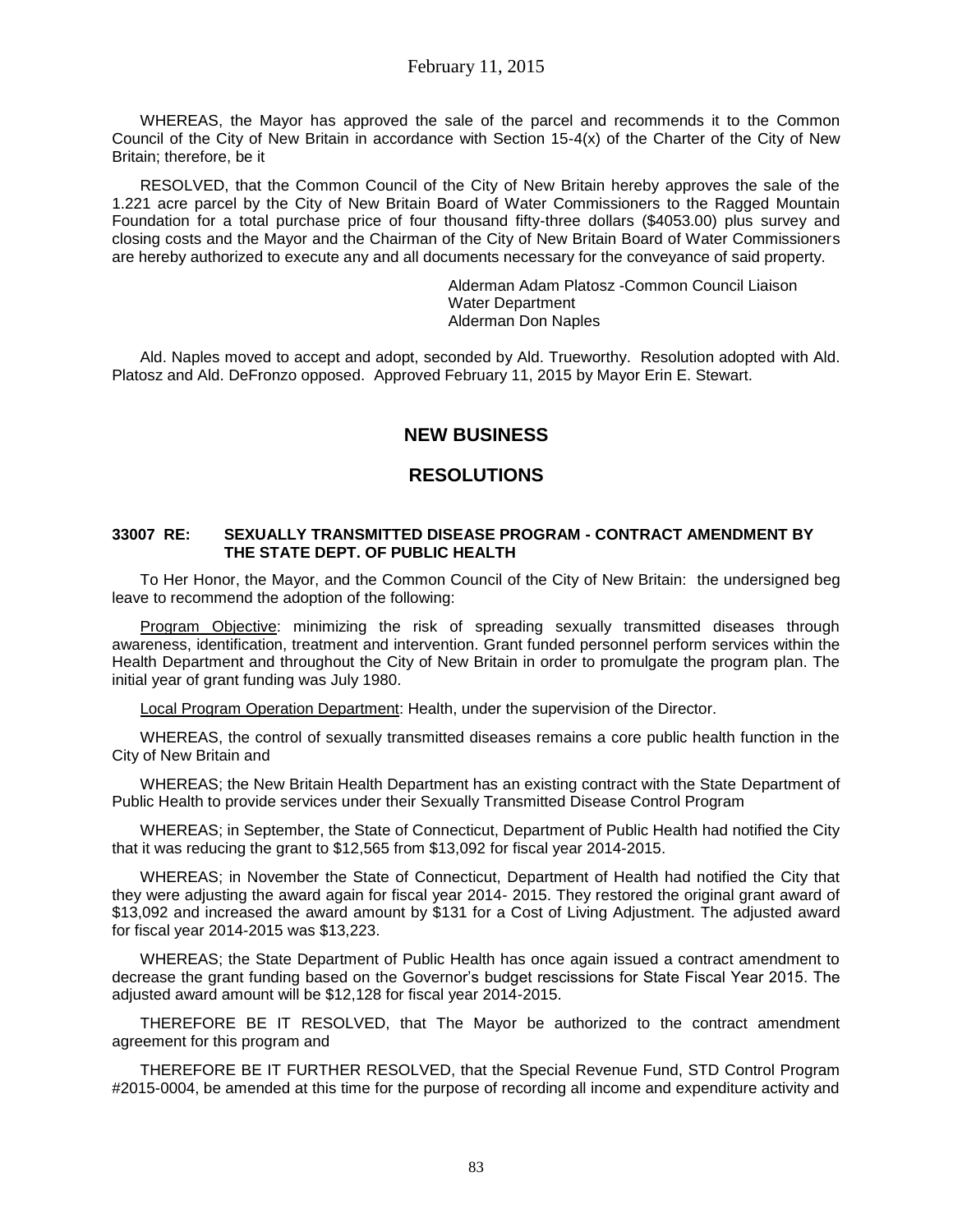reflect an authorized expenditure budget of \$12,128 and an anticipated income from the State of Connecticut of \$12,128 for fiscal year 07/01/014 through 06/30/15.

| Revenues:<br>280522129-4222 St of CT |                           | FY 2014/15<br>12,128.00 |
|--------------------------------------|---------------------------|-------------------------|
| Expenditures:                        |                           |                         |
| 280522143-5124                       | <b>P/T Salaries</b>       | 11,434.00               |
| 280522143-5231                       | Medicare                  | \$<br>174.00            |
| 280522143-5876                       | Administration            | \$<br>400.00            |
| 280522143-5810                       | Fees & Membership         | 120.00                  |
|                                      | <b>Total Expenditures</b> | 12,128.00               |

#### Alderman Adam Platosz

Ald. Platosz moved to accept and adopt, seconded by Ald. Collins. So voted. Approved February 11, 2015 by Mayor Erin E. Stewart.

#### **33008 RE: BUDGET TRANSFER - POLICE DEPARTMENT \$426,100**

To Her Honor, the Mayor, and the Common Council of the City of New Britain: the undersigned beg leave to recommend the adoption of the following:

WHEREAS, the New Britain Police Department is charged to protect and preserve life, safeguard property, enforce laws, and provide public safety services in a lawful, professional and humane manner, with respect for the dignity of all citizens, and

WHEREAS, a budget transfer within the Police budget is requested to cover current shortages in several salary, overtime and repair accounts, and

WHEREAS, there are sufficient budgeted funds available for transfer within the Police Department's annual budget, THEREFORE BE IT

RESOLVED, by the Common Council of the City of New Britain, that a budget transfer of \$426,100 be made within the Police Department budget to provide for salary, overtime and repair funds as outlined below:

Transfer from the following accounts:

| 001211002-5250                      | Police Administration - Retirement/FICA/MERF     |       | \$120,000 |
|-------------------------------------|--------------------------------------------------|-------|-----------|
| 001211002-5412                      | Police Administration - Telecommunications       |       | \$6,998   |
| 001211002-5436                      | Police Administration - Equipment Maint & Repair |       | \$5,000   |
| 001211003-5336                      | Police Chief - Other Purchase Sycs               |       | \$6,000   |
| 001211007-5124                      | Jail - Part Time Salaries                        |       | \$25,000  |
| 001211021-5121                      | Downtown Patrol - Full Time Salaries             |       | \$66,367  |
| 001211021-5122                      | Downtown Patrol - Overtime                       |       | \$5,000   |
| 001211022-5811                      | Police Grants - Grants & Contributions           |       | \$20,000  |
| 001211024-5337                      | Police Academy - Training/Conferences            |       | \$20,000  |
| 001211025-5121                      | Crime Lab - Full Time Salaries                   |       | \$151,735 |
|                                     |                                                  | Total | \$426,100 |
| Transfer to the following accounts: |                                                  |       |           |
| 001211002-5122                      | Administration - Overtime                        |       | \$4,000   |
| 001211003-5810                      | Police Chief - Dues/Fees/Memberships             |       | \$100     |
| 001211004-5122                      | Uniform Traffic - Overtime                       |       | \$35,000  |
| 001211005-5122                      | Patrol - Overtime                                |       | \$175,000 |
| 001211007-5122                      | Jail-Overtime                                    |       | \$15,000  |
| 001211009-5335                      | Investigations Bureau - Investigation Expense    |       | \$11,000  |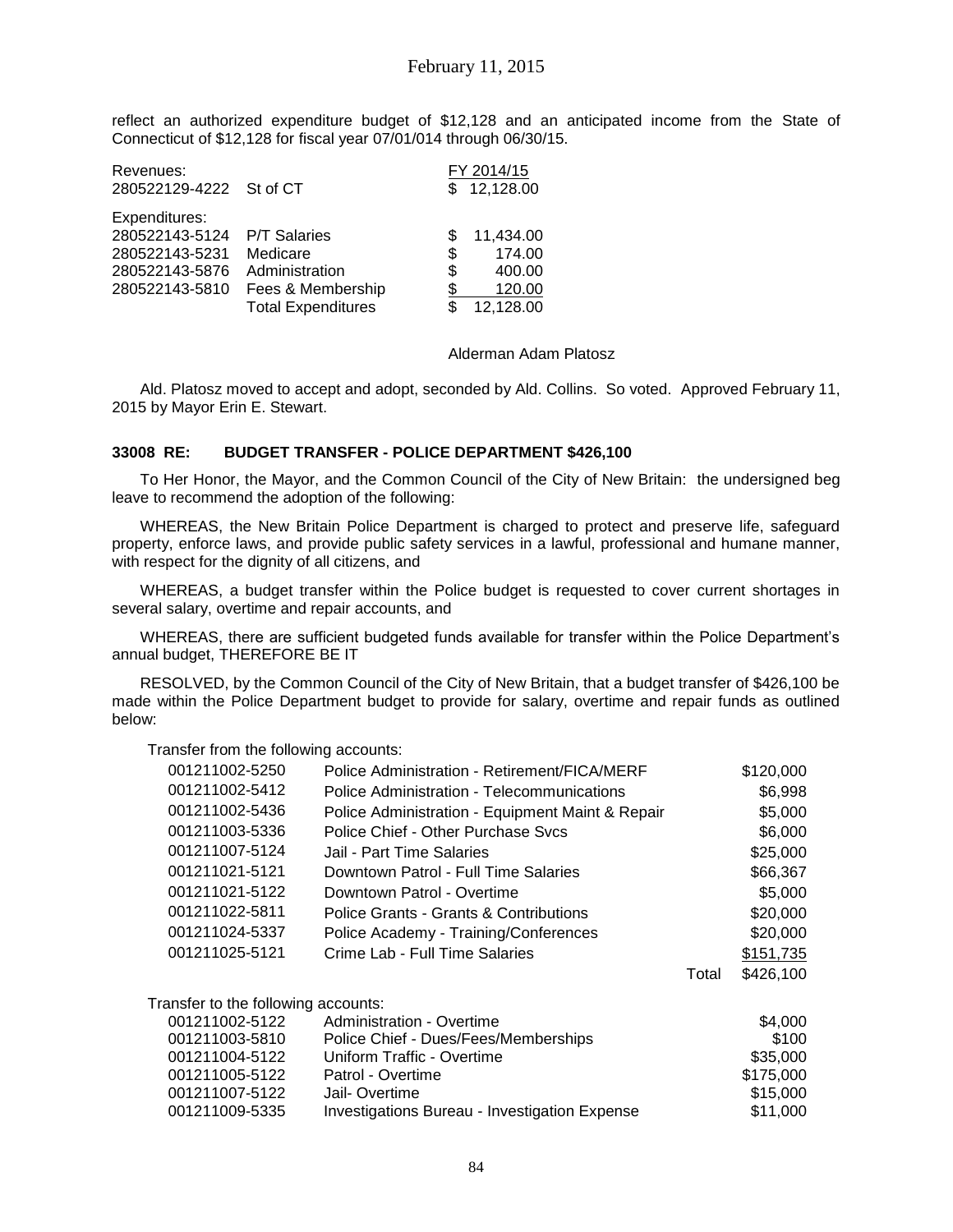| 001211010-5121 | <b>Youth Services - Full Time Salaries</b>                                                                |       | \$60,000  |
|----------------|-----------------------------------------------------------------------------------------------------------|-------|-----------|
| 001211012-5121 | <b>Community Services- Full Time Salaries</b>                                                             |       | \$60,000  |
| 001211012-5122 | <b>Community Services-Overtime</b>                                                                        |       | \$30,000  |
| 001211014-5122 | Police Training-Overtime                                                                                  |       | \$10,000  |
| 001211014-5659 | Police Training-Operating Materials & Supplies                                                            |       | \$2,000   |
| 001211020-5436 | Police Fleet-Operating Materials & Supplies                                                               |       | \$24,000  |
|                |                                                                                                           | Total | \$426,100 |
|                | $\mathbf{A}$ . The contract of $\mathbf{A}$ . The contract of $\mathbf{A}$ . The contract of $\mathbf{A}$ |       |           |

Ald. Suzanne Bielinski - Police Liaison Ald. Carlo Carlozzi, Jr. - Police Liaison Ald. Wilfredo Pabon - Police Liaison Ald. Emmanuel Sanchez - Police Liaison Ald. Robert Smedley - Police Liaison

Ald. Bielinski moved to accept and adopt, seconded by Ald. Collins. So voted. Approved February 11, 2015 by Mayor Erin E. Stewart.

### **33009 RE: THE PROPOSED SALE OF 49 AND 53 BEAVER ST.,610-626 MAIN ST., 634,666,676 AND 686 MAIN ST - FOR \$130,000 TO DOUGLAS BROMFIELD, CAPITAL RESTORATION INC.**

*Proposed Amendment on File in the Town Clerk's Office.*

Alderman Michael Trueworthy Property Management Liaison Alderman Daniel Salerno

Ald. Trueworthy moved to accept and refer to the Committee on Planning, Zoning and Housing, seconded by Ald. Giantonio. So voted. Approved February 11, 2015 by Mayor Erin E. Stewart.

Ald. Sanchez arrived.

### **33010 RE: PROPOSED AMENDMENT TO SEC. 2-338 OF THE ORDINANCES - COMPENSATION OF ELECTED AND APPOINTED OFFICIALS**

*Proposed Amendment on File in the Town Clerk's Office*

Ald. Collins moved to accept and refer to the Committee on Administration, Finance and Law, seconded by Ald. Bielinski. So voted. Approved February 11, 2015 by Mayor Erin E. Stewart.

#### **33011 RE: RESINDING RESOLUTION 32993 AND AUTHORIZING A PERSONAL SERVICES AGREEMENT WITH THE STATE OF CONNECTICUT FOR FINANCIAL ASSISTANCE FOR IMPROVEMENTS AT BEEHIVE STADIUM AND BUDGET TRANSFER - \$1,000,000 BEEHIVE STADIUM IMPROVEMENT PROJECT**

To Her Honor, the Mayor, and the Common Council of the City of New Britain: the undersigned beg leave to recommend the adoption of the following:

Resolution Summary: PURPOSE: Rescinding Resolution No. 32993 and authorizing the Mayor to execute all documentation between the State of Connecticut Department of Energy and Environmental Protection and the City of New Britain to receive grant funding for the rehabilitation of Beehive Stadium.

WHEREAS, on January 28, 2015 the Common Council of the City of New Britain accepted and adopted Resolution No. 32993 to receive \$850,000.00 in grant funding for the rehabilitation of the Beehive Stadium; and